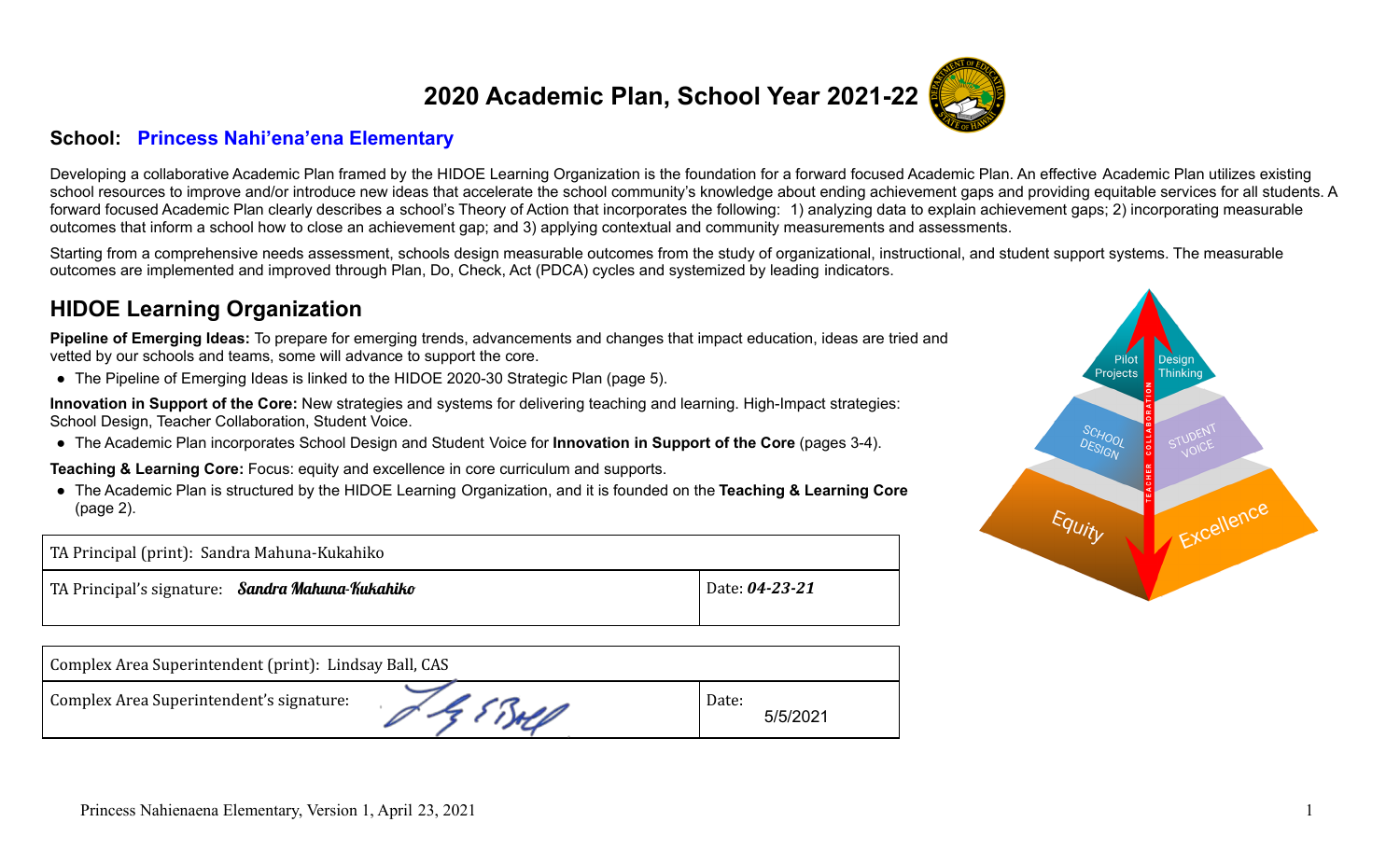# **Teaching & Learning Core: Equity and Excellence**

In order to address equity, list the targeted subgroup(s) and their identified needs. Specifying enabling [activities](https://docs.google.com/document/d/1_CBCCCUPTqpr2sEeh1fQ9EUVupyhBBZlYUdzcm9zCw0/edit) in the academic plan should address identified subgroup(s) and their needs.



| <b>Achievement Gap</b>                                                                                                                                                                                                                                                                                                                                                                                                                                                                                                                                                                                                                                                                                                                                                                                                                                                                                                                                                                                                                                                                                                                                                                                                                                                                                                  | <b>Theory of Action</b>                                                                                                                                                                                                                                                                                                                                                                                                                                                                                                                                                                                                                                                         | <b>Enabling Activity</b>                                                                                                                                                                                                                                                                                                                                                                                                                                                                                                                                                                                                                                                                                                                                                                                                                                                                                                                                                                                                                                                                                                                                                                                                                                                                                                                                                                                                                                                                                                                                                                                                                    |
|-------------------------------------------------------------------------------------------------------------------------------------------------------------------------------------------------------------------------------------------------------------------------------------------------------------------------------------------------------------------------------------------------------------------------------------------------------------------------------------------------------------------------------------------------------------------------------------------------------------------------------------------------------------------------------------------------------------------------------------------------------------------------------------------------------------------------------------------------------------------------------------------------------------------------------------------------------------------------------------------------------------------------------------------------------------------------------------------------------------------------------------------------------------------------------------------------------------------------------------------------------------------------------------------------------------------------|---------------------------------------------------------------------------------------------------------------------------------------------------------------------------------------------------------------------------------------------------------------------------------------------------------------------------------------------------------------------------------------------------------------------------------------------------------------------------------------------------------------------------------------------------------------------------------------------------------------------------------------------------------------------------------|---------------------------------------------------------------------------------------------------------------------------------------------------------------------------------------------------------------------------------------------------------------------------------------------------------------------------------------------------------------------------------------------------------------------------------------------------------------------------------------------------------------------------------------------------------------------------------------------------------------------------------------------------------------------------------------------------------------------------------------------------------------------------------------------------------------------------------------------------------------------------------------------------------------------------------------------------------------------------------------------------------------------------------------------------------------------------------------------------------------------------------------------------------------------------------------------------------------------------------------------------------------------------------------------------------------------------------------------------------------------------------------------------------------------------------------------------------------------------------------------------------------------------------------------------------------------------------------------------------------------------------------------|
| Identify and describe an achievement gap including but not limited to<br>Special Education or English Learners or any other sub group. The<br>description must be gathered from a comprehensive needs assessment<br>(CNA), such as Title I CNA, WASC Self Study, International<br>Baccalaureate, and may include additional local measurements.<br>As indicated by our SY2018-19 Strive HI results, the achievement gap<br>between "Non High-Needs" and "High-Needs" students is 21 points in ELA<br>and 13 points in Math. While the achievement gap has narrowed, it is likely<br>because the overall proficiency for non-high needs students has<br>decreased.<br>Reading proficiency:<br>All students 37%; Non High-Needs 50%; High-Needs 29%<br>(Disadvantaged 27%; EL 21%; SPED 5%).<br>Math proficiency:<br>All students 26%; Non High-Needs 34%; High-Needs 21%<br>(Disadvantaged 21%; EL 17%; SPED 10%).<br><b>Achievement Gap:</b><br>21 points in Language Arts and 13 points in Math.<br>Of our total student population, the economically disadvantaged subgroup<br>makes up 51%, the English learners subgroup makes up 20%, and the<br>special education subgroup makes up 7%. These three subgroups are not<br>performing as well as "all students" as indicated in our SY2018-19 Strive<br>HI results. | What is your Theory of Action<br>(if-then) to improve the achievement<br>gap?<br>If we provide differentiated<br>instruction and supports tailored to<br>our students' needs, the academic<br>achievement of our "High-Needs"<br>subgroups will increase. If the<br>academic achievement of our "High<br>Needs" students increases, then the<br>achievement gap will decrease.<br>If we increase opportunities for<br>students to have a voice and<br>ownership in their own learning<br>through self-assessment, goal<br>setting and progress monitoring,<br>student engagement will increase. If<br>student engagement increases, then<br>academic achievement will increase. | What are your <b>Enabling Activities</b> to improve the achievement gap?<br>Professional development, coaching, teacher collaboration, and peer observations to<br>support the following:<br>1. Virtual/Distance/Hybrid Learning<br>2. PLC/Data Teams/RTI<br>Essential Standards (Common Core; NGSS; GLOs),<br>Vertical/Horizontal Articulation<br>Data tracking, assessments, progress monitoring, differentiated instruction<br>K-2 ECRI foundational reading skills; 3-5 FlipBook aligned with Wonders<br>6.<br>ELA / Math Instructional Strategies<br>Eureka Math Curriculum/Mathematical Practices<br>8.<br>SEL, Student Voice & Engagement (self-assessment, goal setting, progress<br>9.<br>monitoring)<br>10. Student Inquiry, Academic Rigor, Problem/Place Based Learning.<br>11. School Improvement Process, WASC.<br>Curriculum Materials & Other Expenses (print and digital)<br>iReady technology access/Teacher Toolbox<br>2.<br>Imagine Learning<br>3.<br>Wonders curriculum/on-line access/decodable texts<br>4.<br>Eureka Math (Great Minds) curriculum/on-line access/ manipulatives<br>5.<br>NGSS - STEMscopes, School Garden<br>Online Curriculum & Learning Platforms (SeeSaw, ESGI, Zearn, MobyMax, Etc.)<br>6.<br>7 <sub>1</sub><br>SEL Curriculum - Second Step; Choose Love, etc.<br>8.<br><b>Parent Engagement Activities</b><br>Equipment<br>1. Technology Devices 1:1 to support distance learning / digital curriculum<br>Staffing<br>PTT and PPT instructional support<br>1.<br>Parent Involvement Coordinator<br>2.<br>3.<br>Early Learning/ Inclusion Preschool Teacher<br>$\overline{4}$ .<br>Substitutes |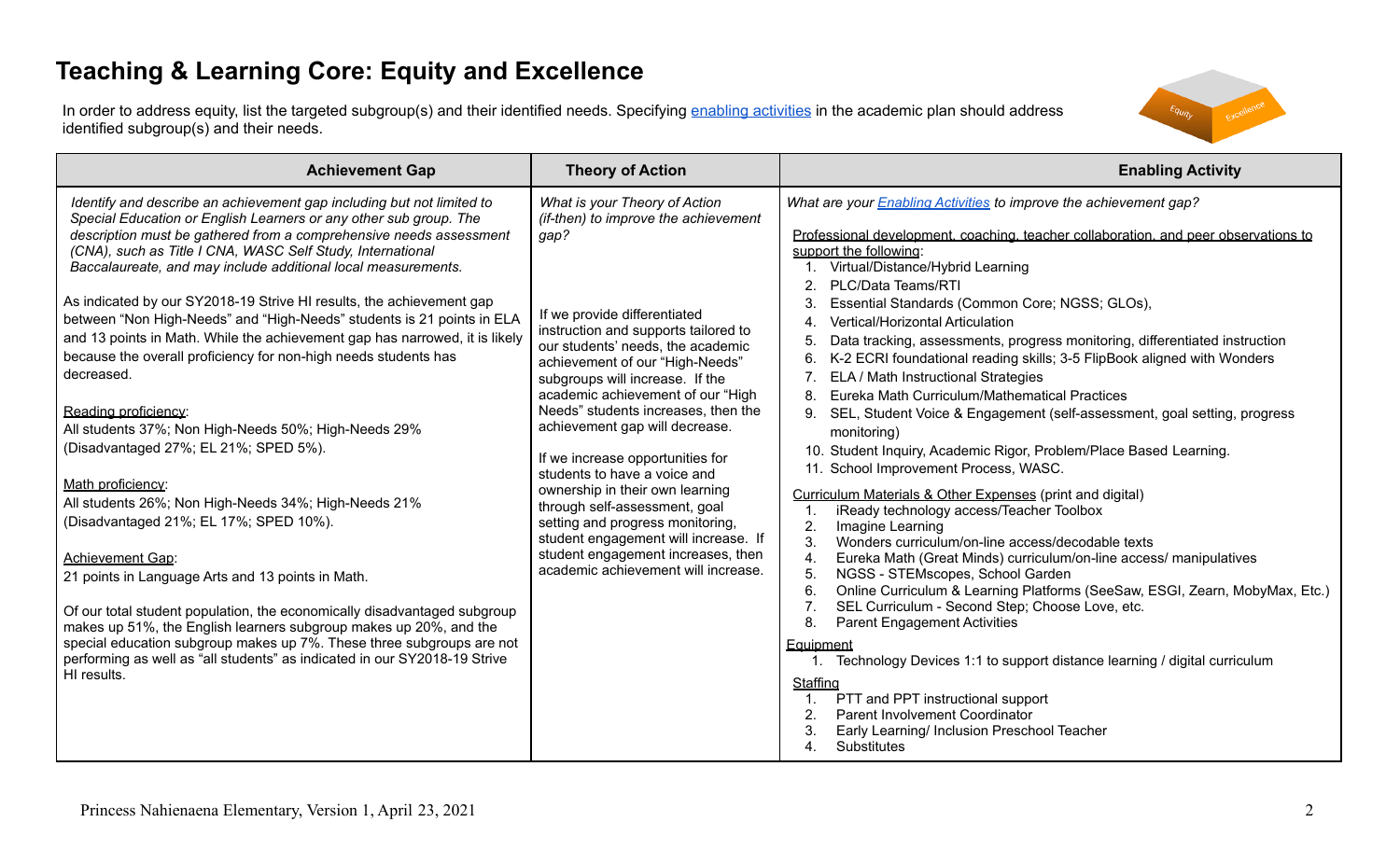

## **Innovation in Support of the Core: School Design and Student Voice**

Describe here your complex/school contexts for School Design and Student Voice.

As indicated on our 2018-19 Strive Hi Report, our High-Needs students (Disadvantaged, EL and SPED) are not performing as well as our **Non-High Needs students on state assessments.**

Describe here your current and continuing initiatives that will further advance your 2020-21 School Design and Student Voice.

Ensuring high levels of learning for all students: PNES strives for equity and excellence through foundational reading skills, response to **intervention, and inclusive practices**.

Describe here your Conditions for Success for School Design and Student Voice

Highly qualified teachers; appropriate classroom facilities; and an aligned educational program with differentiated standards-based **instruction and opportunities for student voice.**

| SY 2020-21 Measurable Outcomes                                                                                                                                             | SY 2021-22 Measurable Outcomes                                                                        | SY 2022-23 Measurable Outcomes                                                                        |
|----------------------------------------------------------------------------------------------------------------------------------------------------------------------------|-------------------------------------------------------------------------------------------------------|-------------------------------------------------------------------------------------------------------|
| What are your Measurable Outcomes around School Design and                                                                                                                 | What are your Measurable Outcomes around School Design and                                            | What are your Measurable Outcomes around School Design and                                            |
| Student Voice? What are you designing?                                                                                                                                     | Student Voice? What are you designing?                                                                | Student Voice? What are you designing?                                                                |
| • The percentage of 3rd grade students reading near, at or on grade                                                                                                        | • The percentage of 3rd grade students reading near, at or on grade                                   | • The percentage of 3rd grade students reading near, at or on grade                                   |
| level will increase by 5 points.                                                                                                                                           | level will increase by 5 points.                                                                      | level will increase by 5 points.                                                                      |
| • The percentage of 3-5 students meeting proficiency in ELA will                                                                                                           | • The percentage of 3-5 students meeting proficiency in ELA will                                      | • The percentage of 3-5 students meeting proficiency in ELA will                                      |
| increase by 5 points.                                                                                                                                                      | increase by 5 points.                                                                                 | increase by 5 points.                                                                                 |
| • The percentage of 3-5 students meeting proficiency in Math will                                                                                                          | • The percentage of 3-5 students meeting proficiency in Math will                                     | • The percentage of 3-5 students meeting proficiency in Math will                                     |
| increase by 5 points.                                                                                                                                                      | increase by 5 points.                                                                                 | increase by 5 points.                                                                                 |
| • 100% of students will have a voice in their own learning through                                                                                                         | • 100% of students will have a voice in their own learning through                                    | • 100% of students will have a voice in their own learning through                                    |
| self-assessment, goal setting and progress monitoring.                                                                                                                     | self-assessment, goal setting and progress monitoring.                                                | self-assessment, goal setting and progress monitoring.                                                |
| • 100% of K-2 classroom teachers will implement a foundational                                                                                                             | • 100% of K-2 classroom teachers will implement a foundational                                        | • 100% of K-2 classroom teachers will implement a foundational                                        |
| reading skills program (ECRI).                                                                                                                                             | reading skills program (ECRI).                                                                        | reading skills program (ECRI).                                                                        |
| • 100% of K-5 classroom teachers will be engaged in school-wide                                                                                                            | • 100% of K-5 classroom teachers will be engaged in school-wide RTI                                   | · 100% of K-5 classroom teachers will be engaged in school-wide RTI                                   |
| RTI (data tracking, progress monitoring; differentiated                                                                                                                    | (data tracking, progress monitoring; differentiated instruction).                                     | (data tracking, progress monitoring; differentiated instruction).                                     |
| instruction).                                                                                                                                                              | • 100% of K-5 classroom teachers will participate in a system for                                     | • 100% of K-5 classroom teachers will participate in a system for                                     |
| • 100% of K-5 classroom teachers will participate in a system for<br>horizontal and vertical alignment to build schoolwide cohesiveness<br>among and between grade levels. | horizontal and vertical alignment to build schoolwide cohesiveness<br>among and between grade levels. | horizontal and vertical alignment to build schoolwide cohesiveness<br>among and between grade levels. |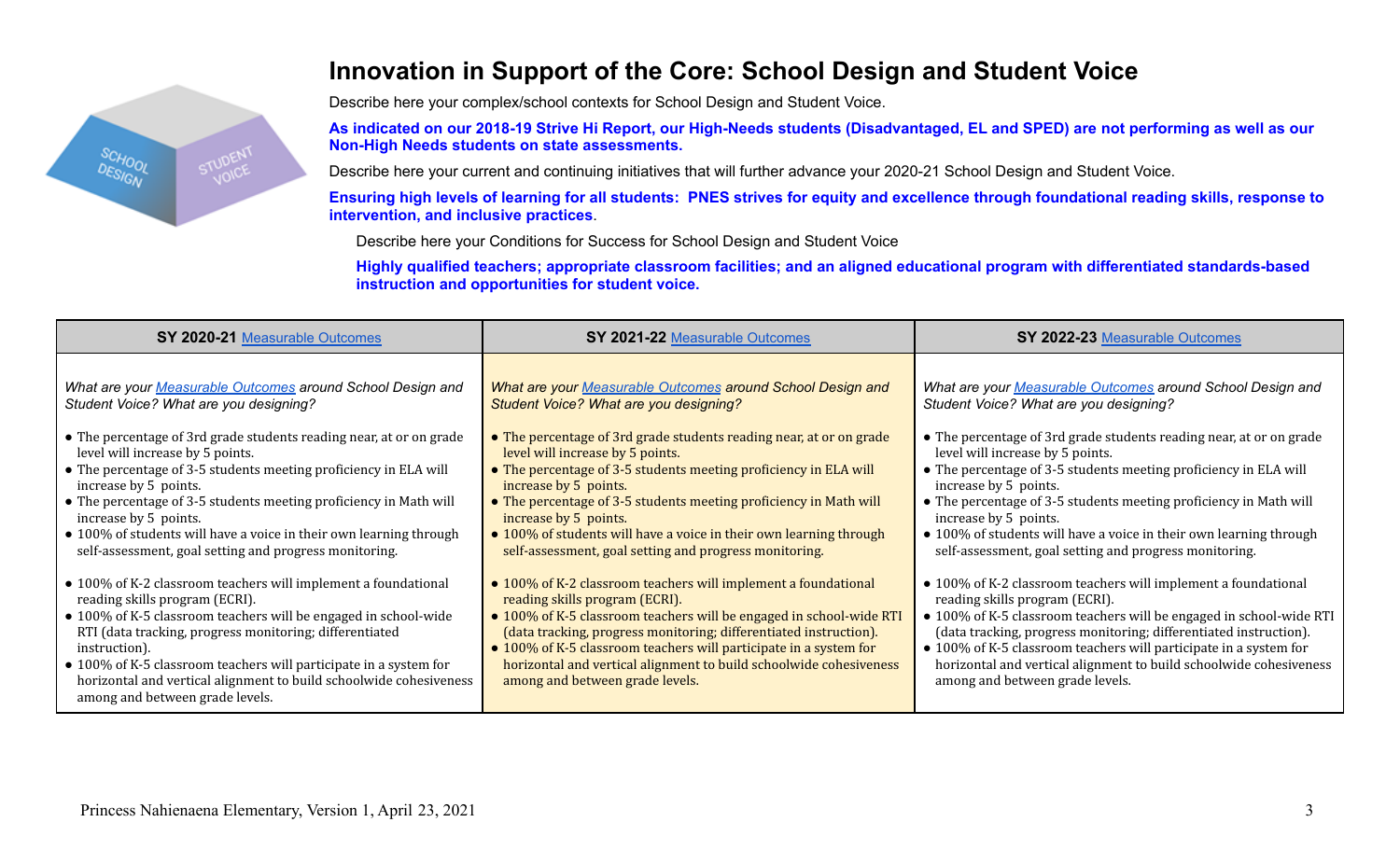| Why are you implementing them?                                          | Why are you implementing them?                                      | Why are you implementing them?                                          |  |  |
|-------------------------------------------------------------------------|---------------------------------------------------------------------|-------------------------------------------------------------------------|--|--|
| To increase academic achievement overall and to close the               | To increase academic achievement overall and to close the           | To increase academic achievement overall and to close the               |  |  |
| achievement gap.                                                        | achievement gap.                                                    | achievement gap.                                                        |  |  |
| How will you know that they are causing an improvement?                 | How will you know that they are causing an improvement?             | How will you know that they are causing an improvement?                 |  |  |
| The measurable outcomes will be achieved.                               | The measurable outcomes will be achieved.                           | The measurable outcomes will be achieved.                               |  |  |
| • Students reading near, at or on 3rd grade reading level will          | • Students reading near, at or on 3rd grade reading level will      | Students reading near, at or on 3rd grade reading level will            |  |  |
| increase by 5 percentage points.                                        | increase by 5 percentage points.                                    | increase by 5 percentage points.                                        |  |  |
| ● Students meeting proficiency in ELA will increase by 5                | • Students meeting proficiency in ELA will increase by 5 percentage | Students meeting proficiency in ELA will increase by 5 percentage       |  |  |
| percentage points                                                       | points                                                              | points                                                                  |  |  |
| Students meeting proficiency in Math will increase by 5                 | • Students meeting proficiency in Math will increase by 5           | • Students meeting proficiency in Math will increase by 5               |  |  |
| percentage points                                                       | percentage points                                                   | percentage points                                                       |  |  |
| $\bullet$ 100% of students will have a voice in their own learning.     | • 100% of students will have a voice in their own learning.         | • 100% of students will have a voice in their own learning.             |  |  |
| ● 100% of K-2 teachers will implement ECRI.                             | • 100% of K-2 teachers will implement ECRI.                         | $\bullet$ 100% of K-2 teachers will implement ECRI.                     |  |  |
| ● 100% of K-5 teachers will be engaged in a school-wide RTI             | • 100% of K-5 teachers will be engaged in a school-wide RTI         | ● 100% of K-5 teachers will be engaged in a school-wide RTI             |  |  |
| process.                                                                | process.                                                            | process.                                                                |  |  |
| $\bullet$ 100% of K-5 classroom teachers will participate in system for | • 100% of K-5 classroom teachers will participate in system for     | $\bullet$ 100% of K-5 classroom teachers will participate in system for |  |  |
| horizontal and vertical alignment                                       | horizontal and vertical alignment                                   | horizontal and vertical alignment                                       |  |  |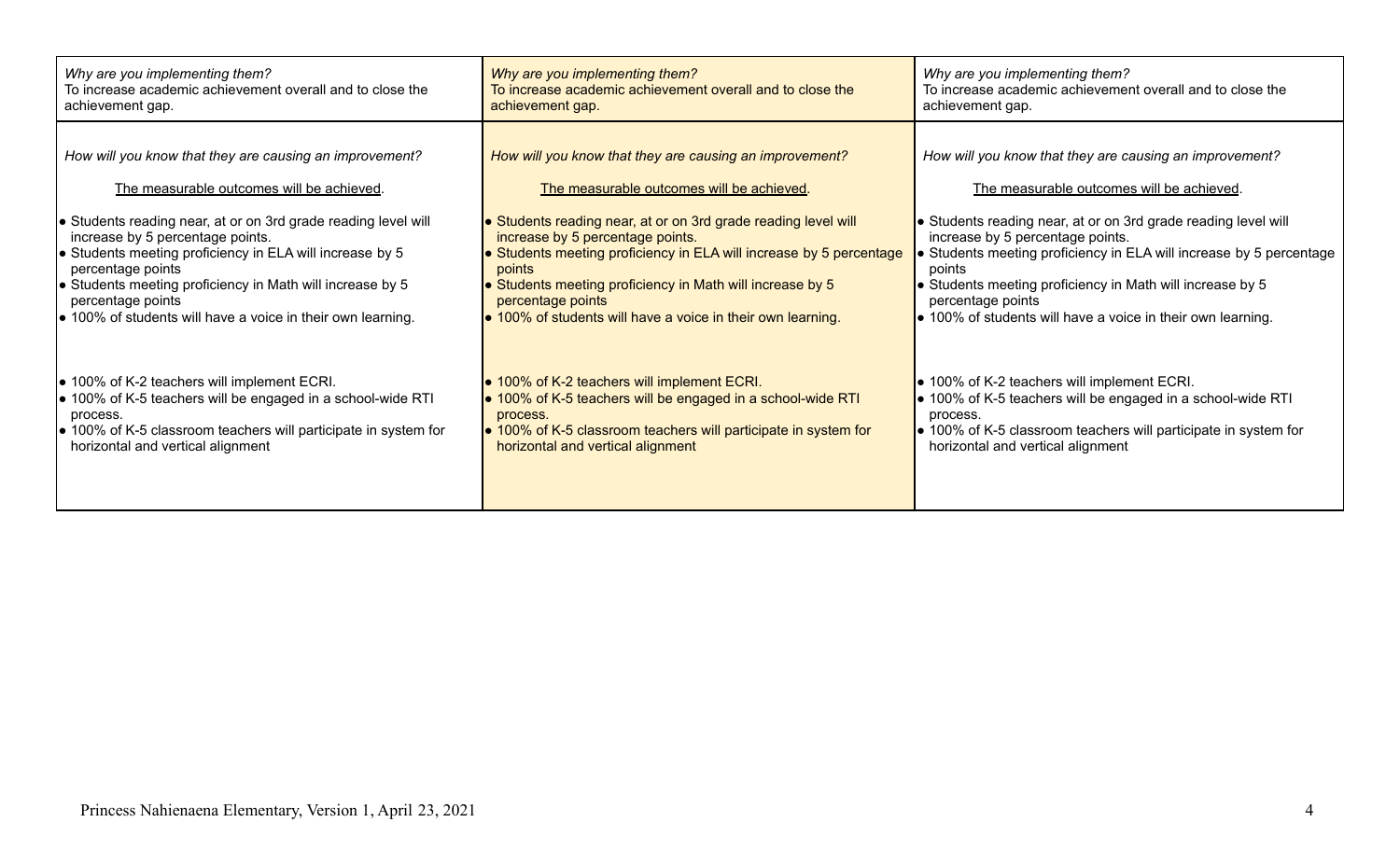

# **Innovation in Support of the Core: School Design and Student Voice**

*FOCUS ON SY 2020-21:* Crosswalk enabling activities, measurable outcomes, and budget outlay and monitoring.

| <b>Baseline Measurements</b>                    | <b>Formative Measures</b>                  | <b>Summative Goals</b>                                            |
|-------------------------------------------------|--------------------------------------------|-------------------------------------------------------------------|
| Add beginning of the year measurements here     | Add throughout the year measurements here. | Add end of year goals here.                                       |
| 2018-19 Strive HI Data:                         | <b>Dibels Assessments</b>                  | 2020-21 Strive HI Data:                                           |
| Percentage of students meeting proficiency:     | iReady Data                                | Increase proficiency scores in ELA, Math & 3rd grade reading by 5 |
| ELA 37%; Math 26%; 3rd GR Reading 68%           | Course Marks                               | percentage points.                                                |
| 2019-20 iReady Data:                            | Attendance Data                            | 2020-21 iReady Data:                                              |
| Reading-8% Tier 1 (Fall); Math-2% Tier 1 (Fall) | Performance Tasks                          | Reading-26% Tier 1 (Spring), Math-19% Tier 1 (Spring)             |

#### **Student Outcomes (SY 2021-22)**

| <b>Measurable Outcome(s)</b>                                                                                | <b>Enabling Activity</b>                                                                                                                                                                                                                               | <b>Duration</b><br>Fall, Spring,<br>Yearlong | Source of<br><b>Funds</b><br>Program ID | <b>School Monitoring</b><br><b>Activity</b>                                   | <b>Frequency</b><br>Quarter, Semester,<br>Annual                 | <b>Complex Monitoring Activity</b><br>(to be completed by CAS) |
|-------------------------------------------------------------------------------------------------------------|--------------------------------------------------------------------------------------------------------------------------------------------------------------------------------------------------------------------------------------------------------|----------------------------------------------|-----------------------------------------|-------------------------------------------------------------------------------|------------------------------------------------------------------|----------------------------------------------------------------|
| The percentage of 3rd grade<br>students reading near, at or on<br>grade level will increase by 5<br>points. | Professional development/coaching on ECRI<br>(K-2) and PLC/Data Teams/RTI (K-5).<br>Teacher collaboration time<br>Peer Observations<br>iReady technology access/Teacher Toolbox<br>Imagine Learning<br>Wonders curriculum<br>PTT instructional support |                                              | 18902                                   | iReady Universal Screener<br>Dibels Assessments<br><b>SBA</b><br>Walkthroughs | Fall/Winter/Sprin<br>5<br>Fall/Winter/Sprin<br>Annual<br>Quarter |                                                                |
| The percentage of 3-5 students<br>meeting proficiency in ELA on<br>SBAC will increase by 5 points.          | Professional development/coaching on<br>FlipBook (3-5) teachers; and PLC/Data<br>Teams/RTI (K-5).<br>Teacher collaboration time<br>Peer Observations<br>iReady technology access/Teacher Toolbox<br>Imagine Learning<br>Wonders curriculum             |                                              | 18902                                   | iReady Universal Screener<br>Dibels Assessments<br><b>SBA</b><br>Walkthroughs | Fall/Winter/Sprin<br>Fall/Winter/Sprin<br>Annual<br>Quarter      |                                                                |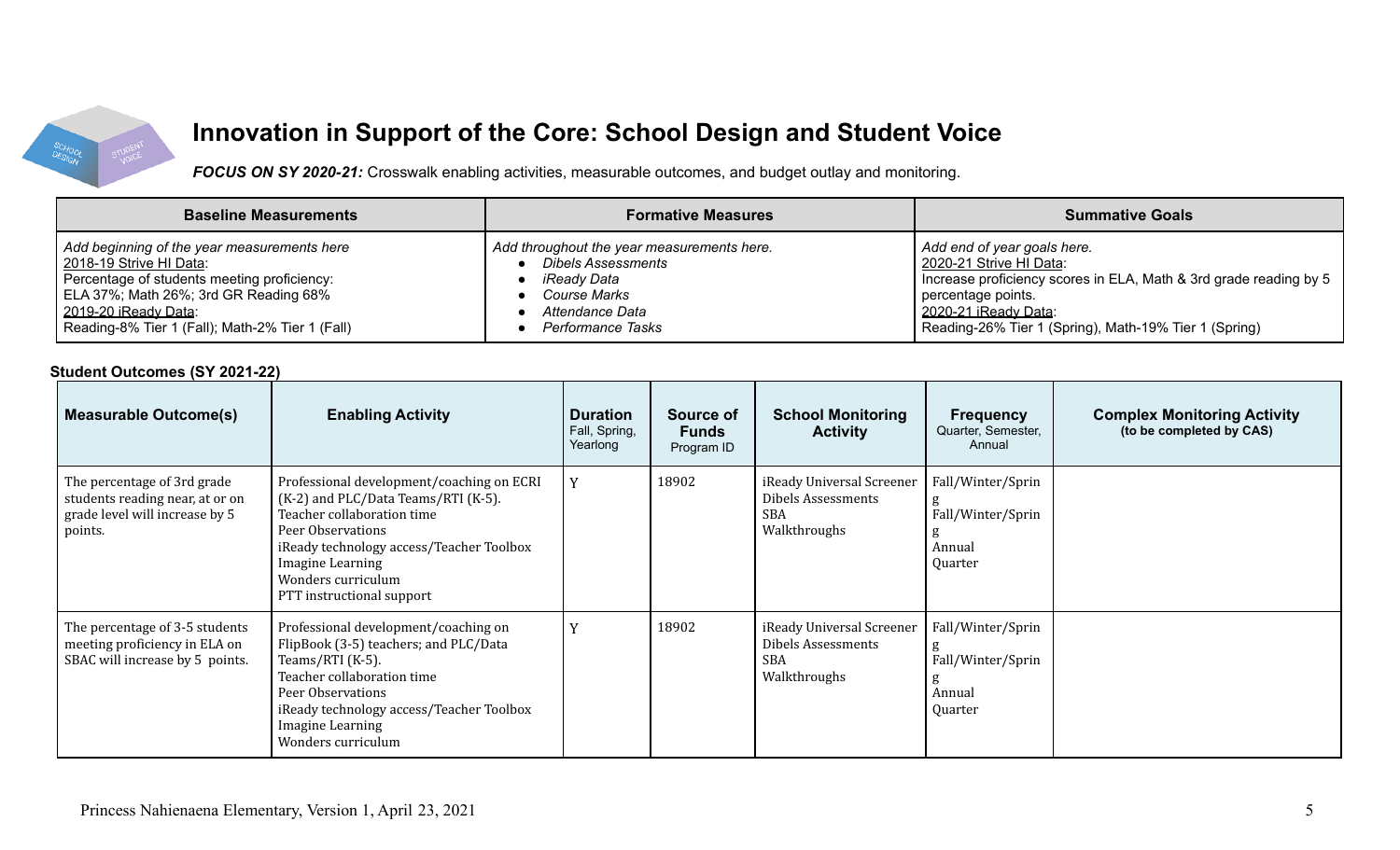|                                                                                                                                  | PTT instructional support                                                                                                                                                                                                                                                                                              |       |                                                           |                                        |  |
|----------------------------------------------------------------------------------------------------------------------------------|------------------------------------------------------------------------------------------------------------------------------------------------------------------------------------------------------------------------------------------------------------------------------------------------------------------------|-------|-----------------------------------------------------------|----------------------------------------|--|
| The percentage of 3-5 students<br>meeting proficiency in Math on<br>SBAC will increase by 5 points.                              | Professional development/coaching on Eureka   Y<br>Math curriculum; math practices/strategies;<br>and PLC/Data Teams/RTI (K-5).<br>Teacher collaboration time<br>Peer Observations<br>iReady technology access/Teacher Toolbox<br>Eureka Math curriculum/on-line access/<br>manipulatives<br>PTT instructional support | 18902 | iReady Universal Screener<br><b>SBA</b><br>Walkthroughs   | Fall/Winter/Sprin<br>Annual<br>Quarter |  |
| 100% of students will have a<br>voice in their own learning<br>through self-assessment, goal<br>setting and progress monitoring. | Professional development/coaching on<br>Student Voice & Engagement, Student Inquiry,<br>Academic Rigor, Applied Problem Solving,<br>Problem/Place Based Learning.<br>Teacher collaboration time                                                                                                                        | 18902 | Student Growth Portfolios   Quarter<br>(Evidence Binders) |                                        |  |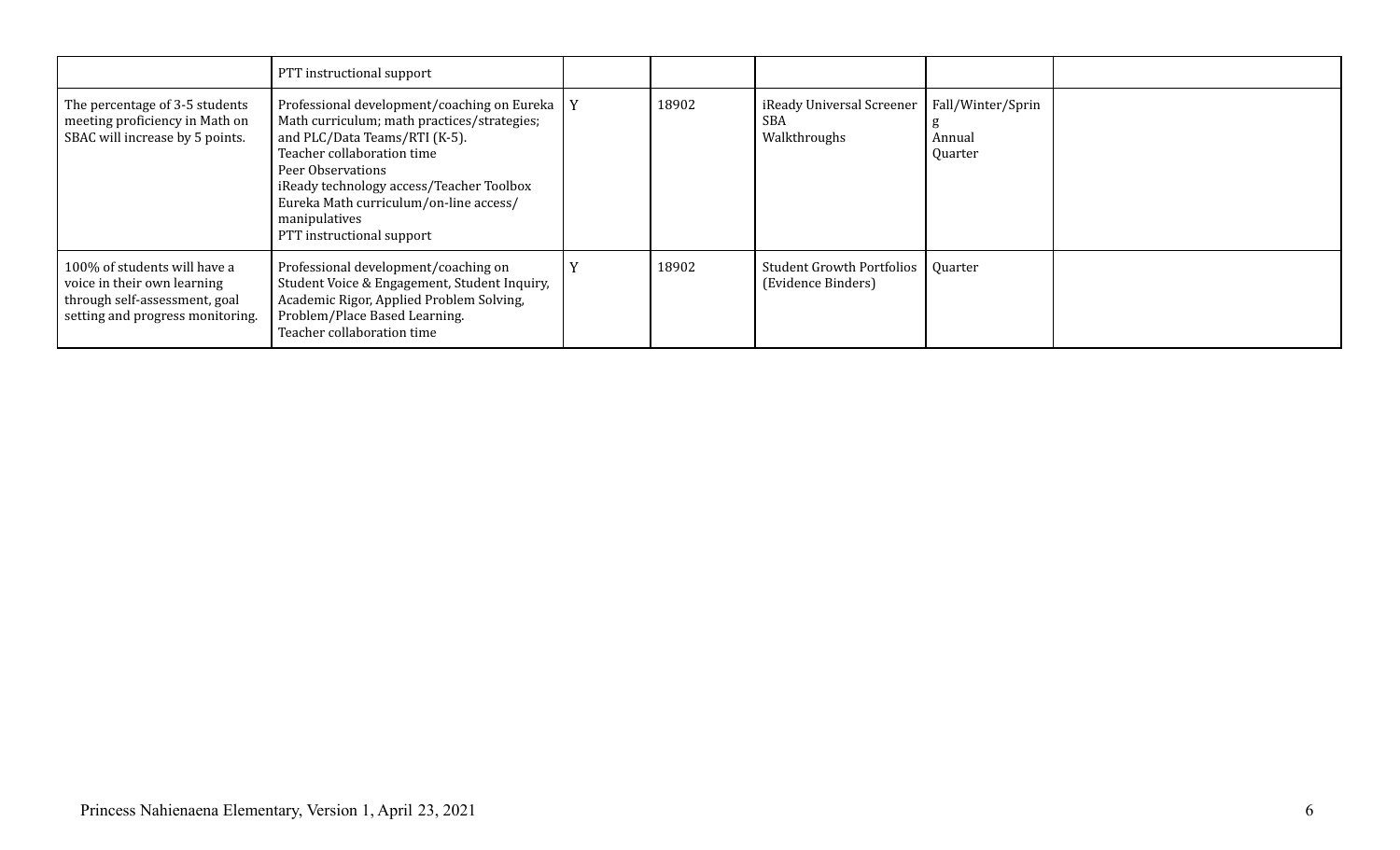| Staff Outcomes (SY 2021-22)                                                                                                                                                    |                                                                                                                                                         |                                              |                                         |                                                |                                                  |                                                                |
|--------------------------------------------------------------------------------------------------------------------------------------------------------------------------------|---------------------------------------------------------------------------------------------------------------------------------------------------------|----------------------------------------------|-----------------------------------------|------------------------------------------------|--------------------------------------------------|----------------------------------------------------------------|
| <b>Measurable Outcome(s)</b>                                                                                                                                                   | <b>Enabling Activity</b>                                                                                                                                | <b>Duration</b><br>Fall, Spring,<br>Yearlong | Source of<br><b>Funds</b><br>Program ID | <b>School Monitoring</b><br><b>Activity</b>    | <b>Frequency</b><br>Quarter,<br>Semester, Annual | <b>Complex Monitoring Activity</b><br>(to be completed by CAS) |
| 100% of K-2 classroom teachers<br>will implement a foundational<br>reading skills program (ECRI).                                                                              | Professional development/coaching on<br>foundational reading skills (ECRI).<br>Teacher collaboration time.<br>Peer observations.                        |                                              | 18902                                   | Walkthroughs                                   | Quarter                                          |                                                                |
| 100% of K-5 classroom teachers<br>will be engaged in school-wide<br>RTI (data tracking, progress<br>monitoring; differentiated<br>instruction).                                | Professional development/coaching on<br>PLC/Data Teams/RTI for K-5 teachers.<br>Performance Tasks.<br>Teacher collaboration time.<br>Peer observations. |                                              | 18902                                   | Data Team Cycle<br>Documentation<br>CFAs, CSAs | Quarter                                          |                                                                |
| 100% of K-5 classroom teachers<br>will participate in a system for<br>horizontal and vertical alignment<br>to build schoolwide cohesiveness<br>among and between grade levels. | Professional development/coaching on<br>PLC/Data Teams/RTI for K-5 teachers.<br>Teacher collaboration time.<br>Peer observations.                       |                                              | 18902                                   | Meeting<br>agenda/minutes                      | Semester                                         |                                                                |